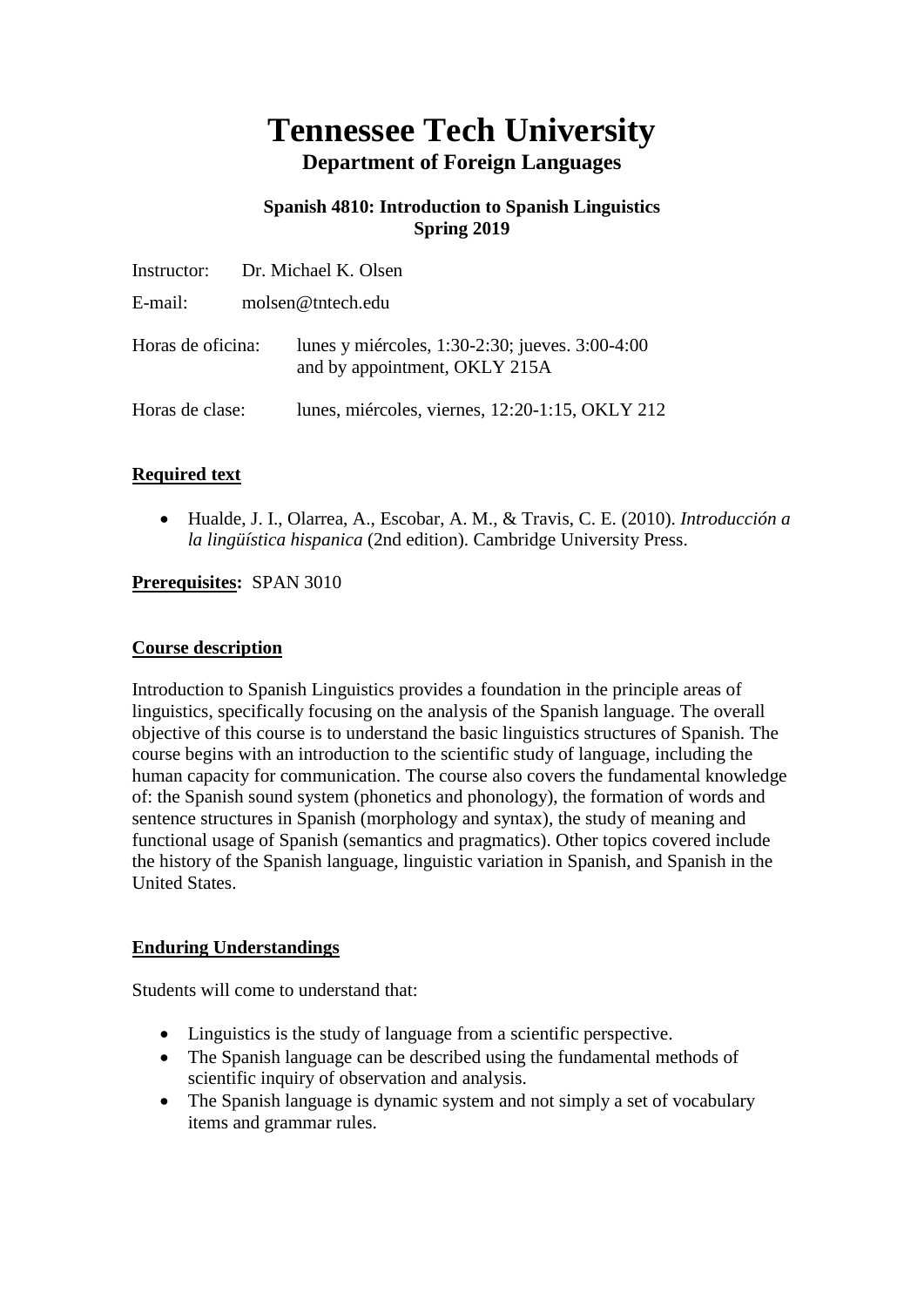#### **Essential Questions**

- How can the Spanish language be described?
- How do the different linguistic systems in Spanish work?
- How has Spanish evolved from Latin?
- How does Spanish vary across geographical, social, and temporal boundaries?
- What is the state of Spanish in the United States?

#### **Learning Outcomes**

Students will be able to:

- Describe the Spanish language from a linguistics standpoint.
- Apply knowledge of the linguistic systems of Spanish to their professional and private lives.
- Discuss the history of the Spanish language at a rudimentary level.
- Explain how socio-cultural constructs influence language variation.

# **Evaluation**

| Participation and attendance | 20\% |
|------------------------------|------|
| Homework and readings        | 24%  |
| Exams                        |      |
| Exam 1                       | 12%  |
| Exam 2                       | 12%  |
| Exam 3                       | 12%  |
| Final exam                   | 20%  |

## **Participation and attendance 20%**

1. Students will be graded based on their active participation in class activities (whole class, group work, pair work) and use of Spanish. We are here to learn; so contribute with your thoughts and concerns! Respectful behaviour is expected (**no use of cell phones** in the class).

2. Attendance is obligatory. When absent, participation is not possible and therefore results in a loss of participation points. Absences that are justified by a doctor's note are excused. In case of an emergency (i.e., due to grave illness, hospitalization, funeral of a family member, etc.), you must let me know as soon as possible. Send me an email, or leave me a note in my mailbox. Written documentation/evidence of extenuating circumstances must be given to me within one week of the absence.

3. Arrive on time. When students arrive late, they disrupt the class and may miss important announcements.

#### **Homework and readings 24%**

Students are expected to come to class prepared by having read the Lectura for that day. Although we will not be focusing on everything from the textbook in class, students are still expected to understand the information in the textbook. Students must be prepared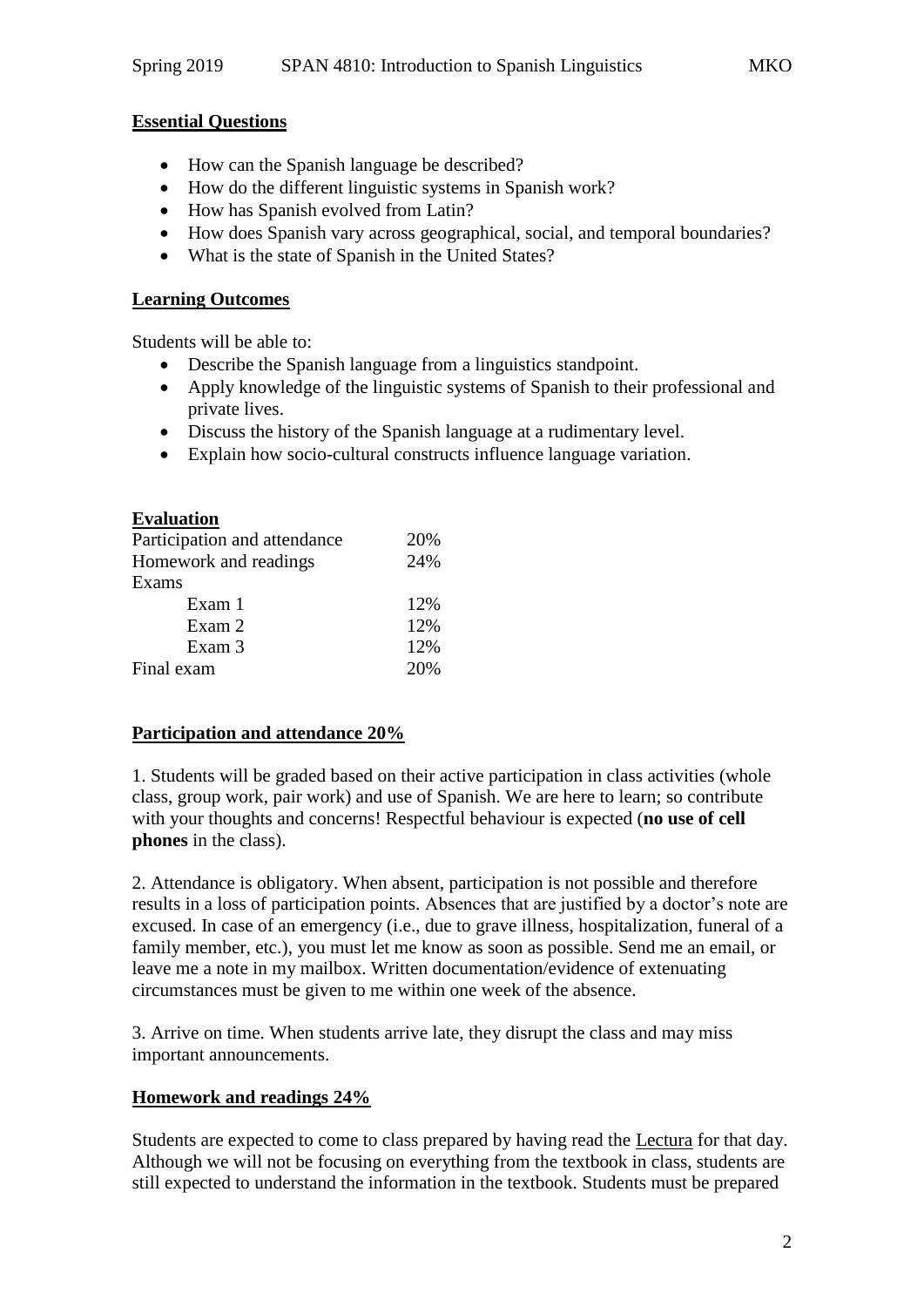with a few questions they have about the readings each class period. These questions will contribute to the class discussion each class period.

Ejercicios are designed to help students practice and apply the concepts presented in class. Although they are due at the beginning of class the day indicated on the syllabus, I suggest that they be completed soon after lectures that cover the topics of the ejercicios. Part of the class periods designated as 'Discusión de ejercicios' in the course calendar are reserved for discussion of the ejercicios. At that time, students will have the opportunity to ask questions about the concepts in the ejercicios. Students must:

- 1. type the ejercicios (when possible) and answers
- 2. print out the ejercicios and answers
- 3. bring them to class on 'Discusión de ejercicios' days

These steps will allow students to make any corrections and take notes on the ejercicios. Students will turn in the ejercicios at the end of the class period. Ejercicios will be graded with a  $\checkmark$  (full credit) or a  $\checkmark$ - (half credit). After being graded, the ejercicios will be handed back to you so you can study for the tests.

## **All ejercicios will be due on the** *class period they appear on the calendar at the end of class* **unless otherwise stated. Late submissions will receive a 10% reduction each day they are late.**

#### **Exams 36%**

There will be 3 partial exams covering the topics presented in the course between the previous exam and the exam date listed in the calendar. Make-up exams will not be given without notification and written documentation of your absence and only in cases of emergency. No exceptions. Do not make any travel plans without checking the class calendar.

#### **Final exam 20%**

The final exam will be cumulative. Again, there will be no make-up exams except in cases of emergency. Do not make any travel plans without checking your final exam schedule.

## **Disability Services**

Any student who believes that he or she will require accommodations to meet the course requirements should consult the Office of Disability Services located in the Roaden University Center (RUC) Rm. 112 (931-372-6119) preferably during the first week of classes so that reasonable accommodations can be made to ensure that everyone may participate in the course. For details, view the Tennessee Tech's Policy 340 – Services for Students with Disabilities at [Policy Central.](https://www.tntech.edu/policies/)

## **Academic Misconduct**

Maintaining high standards of academic integrity in every class at Tennessee Tech is critical to the reputation of Tennessee Tech, its students, alumni, and the employers of Tennessee Tech graduates. The Student Academic Misconduct Policy describes the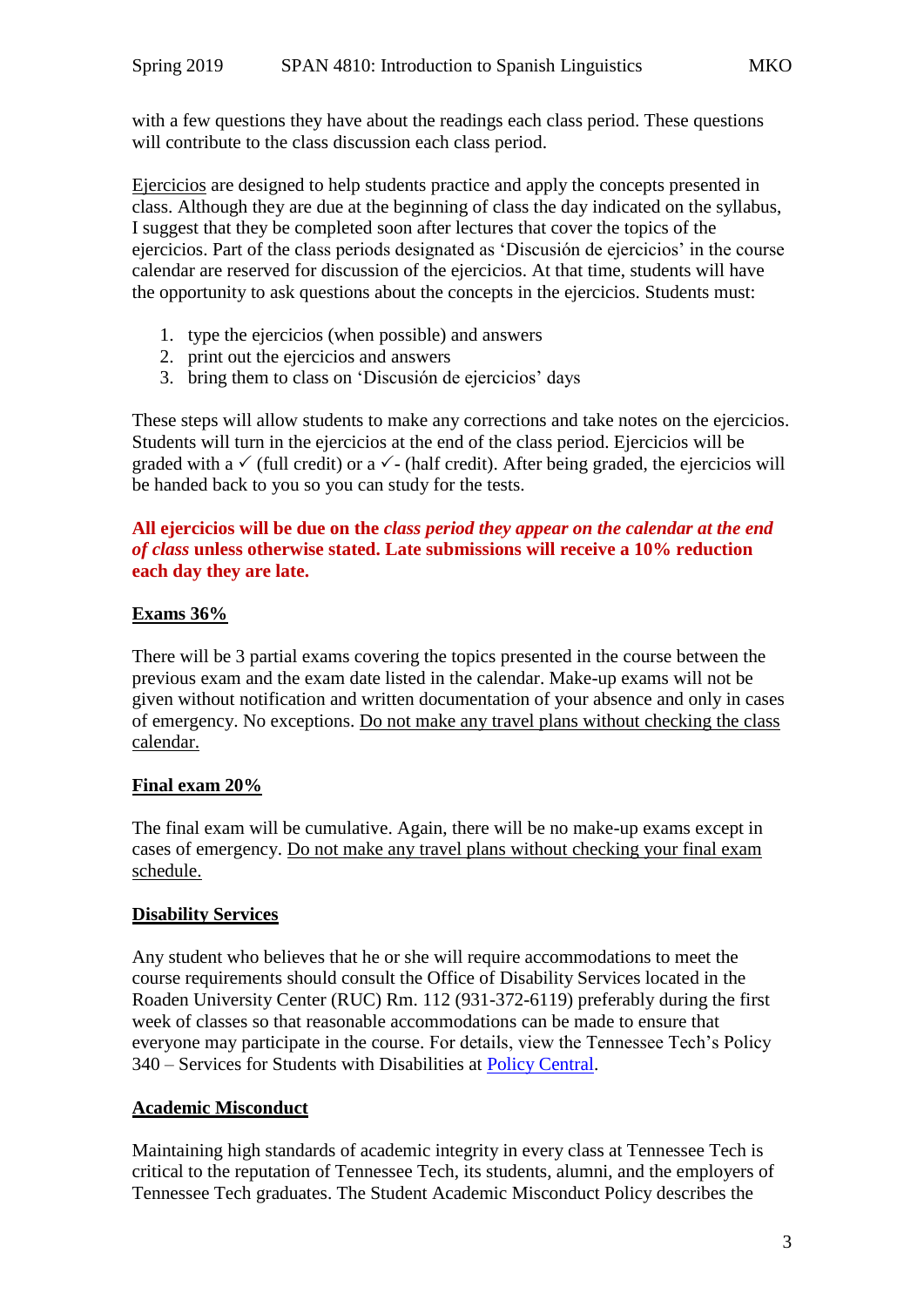definitions of academic misconduct and policies and procedures for addressing Academic Misconduct at Tennessee Tech. For details, view the Tennessee Tech's Policy 217 – Student Academic Misconduct at [Policy Central](https://www.tntech.edu/policies/)

#### **Grading Scale**

A: 90-100 B: 80-89 C: 70-79 D: 60-69 F: 0-59

**IMPORTANT:** This syllabus is accurate and complete to the best of my knowledge. However, I reserve the right to make midcourse changes to the readings, assignments, or exam dates as needed.

#### **Calendar**

This calendar is tentative. Students are responsible for checking iLearn and their university email accounts. Assignments, guidelines, and other deadlines will be posted and sent there.

| <b>Semana</b>  | Fecha           | <b>Tema</b>                                                         | Lecturas y tareas                                           |
|----------------|-----------------|---------------------------------------------------------------------|-------------------------------------------------------------|
| 1              | 14 de enero     | Introducción al curso                                               | Syllabus                                                    |
|                | 16 de enero     | La lingüística: ciencia<br>cognitiva                                | $L: Capitulo 1, pp. 1-19$                                   |
|                | 18 de enero     | La lingüística: ciencia<br>cognitiva (cont.)                        | L: Capítulo 1, pp. 19-44                                    |
| $\overline{2}$ | 21 de enero     | <b>NO HAY CLASE</b>                                                 | Día de MLK Jr.                                              |
|                | 23 de enero     | Discusión de ejercicios                                             | E1: $1-8$ (pp. 41-42)                                       |
|                | 25 de enero     | Fonética y fonología:<br>grafema; fonema, alófono                   | <b>L:</b> Capítulo 2, pp. 45-53                             |
| 3              | 28 de enero     | Fonética y fonología:<br>fonema, alófono y punto de<br>articulación | <b>L:</b> Capítulo 2, pp. 53-59                             |
|                | 30 de enero     | Fonética y fonología: modo<br>de articulación                       | <b>L:</b> Capítulo 2, pp. 59-67                             |
|                | 1 de febrero    | Discusión de ejercicios                                             | E2: 2 (p. 52), 3 (p. 54), 4 (p.<br>57)                      |
| $\overline{4}$ | 4 de febrero    | Fonética y fonología:<br>consonantes                                | L: Capítulo 2, pp. 67-87                                    |
|                | 6 de febrero    | Fonética y fonología:<br>vocales y semivocales                      | <b>L:</b> Capítulo 2, pp. 87-100                            |
|                | 8 de febrero    | Discusión de ejercicios                                             | E3: 5, 7 (p. 73), 12, 13 (pp.<br>86-87), 17, 19 (pp. 94-95) |
| 5              | 11de<br>febrero | Fonética y fonología:<br>silabificación y acentuación               | <b>L:</b> Capítulo 2, pp. $100-111$                         |

 **L:** Lectura **E:** Ejercicios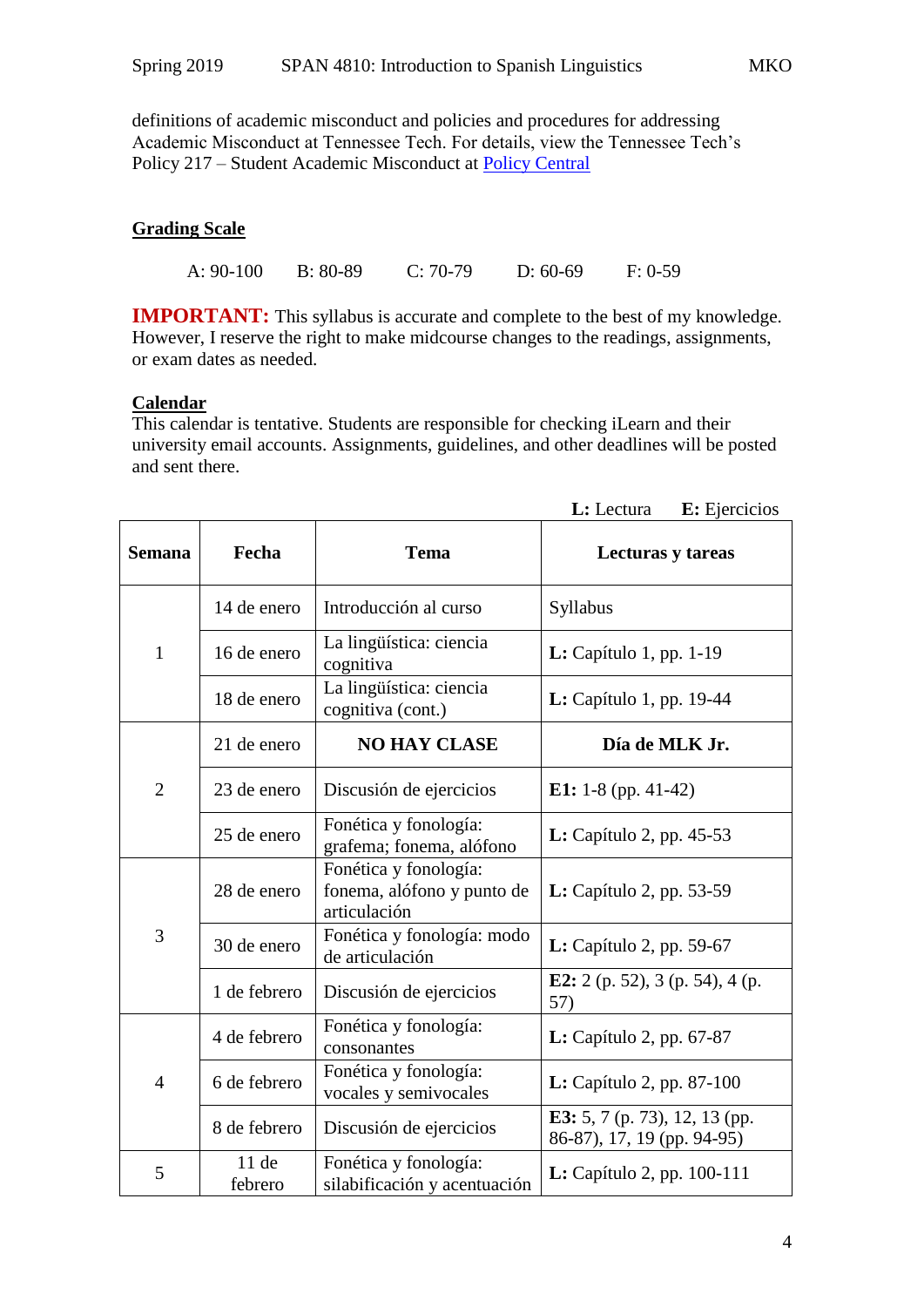|    | 13de<br>febrero    | <b>REPASO</b>                                                    | E4: 35, 36 (p. 119)                                                                            |
|----|--------------------|------------------------------------------------------------------|------------------------------------------------------------------------------------------------|
|    | 15de<br>febrero    | <b>EXAMEN1</b>                                                   | Preparar para el examen                                                                        |
| 6  | 18de<br>febrero    | La morfología: conceptos<br>básicos; flexión nominal             | L: Capítulo 3, pp. 123-143                                                                     |
|    | 20de<br>febrero    | La morfología: flexión<br>verbal                                 | <b>L:</b> Capítulo 3, pp. 143-163                                                              |
|    | 22de<br>febrero    | Discusión de ejercicios                                          | E5: 3, 4, 5 (p. 129), 6 (p. 134),<br>11 (p. 136), 23, 24 (p. 149), 27<br>(p. 155), 31 (p. 162) |
| 7  | $25$ de<br>febrero | La sintaxis: constituyentes<br>y sintagmas                       | L: Capítulo 4, pp. 201-216                                                                     |
|    | 27de<br>febrero    | Discusión de ejercicios                                          | E6: 2 (p. 207), 3 (p. 208), 5 (p.<br>210), 6, 7 (p. 215), 9 (p. 216,<br>solamente los impares) |
|    | 1 de marzo         | La sintaxis: x-con-barra                                         | L: Capítulo 4, pp. 225-244                                                                     |
| 8  | 4 de marzo         | <b>NO HAY CLASE</b>                                              | Vacaciones de primavera                                                                        |
|    | 6 de marzo         | <b>NO HAY CLASE</b>                                              | Vacaciones de primavera                                                                        |
|    | 8 de marzo         | <b>NO HAY CLASE</b>                                              | Vacaciones de primavera                                                                        |
| 9  | 11 de marzo        | La sintaxis: la oración<br>simple y la oración<br>compuesta      | <b>L:</b> Capítulo 4, pp. 244-277                                                              |
|    | 13 de marzo        | Discusión de ejercicios                                          | E7: 15 (p. 237), 16, 17 (p.<br>238), 24 (p. 246), 28 (p. 260)                                  |
|    | 15 de marzo        | <b>REPASO</b>                                                    |                                                                                                |
| 10 | 18 de marzo        | <b>EXAMEN 2</b>                                                  | Preparar para el examen                                                                        |
|    | 20 de marzo        | Historia: Del latín al<br>español                                | L: Capítulo 5, pp. 279-300                                                                     |
|    | 22 de marzo        | Del castellano medieval al<br>moderno                            | <b>L:</b> Capítulo 5, pp. 303-320                                                              |
| 11 | 25 de marzo        | Influencia de otras lenguas,<br>textos en otras lenguas          | <b>L:</b> Capítulo 5, pp. 320-338                                                              |
|    | 27 de marzo        | Discusión de ejercicios                                          | E8: Escribe 3 preguntas sobre<br>la evolución de español y da<br>las respuestas.               |
|    | 29 de marzo        | Variación: El español de<br>España                               | <b>L:</b> Capítulo 7, pp. 391-404                                                              |
| 12 | 1 de abril         | Variación: El español de<br>Hispanoamérica y otras<br>variedades | <b>L:</b> Capítulo 7, pp. 405-417<br>Trae una computadora a clase                              |
|    | 3 de abril         | Discusión de ejercicios                                          | <b>E9:</b> 4, 5 (p. 396), 11 (p. 409),<br>13(p. 411)                                           |